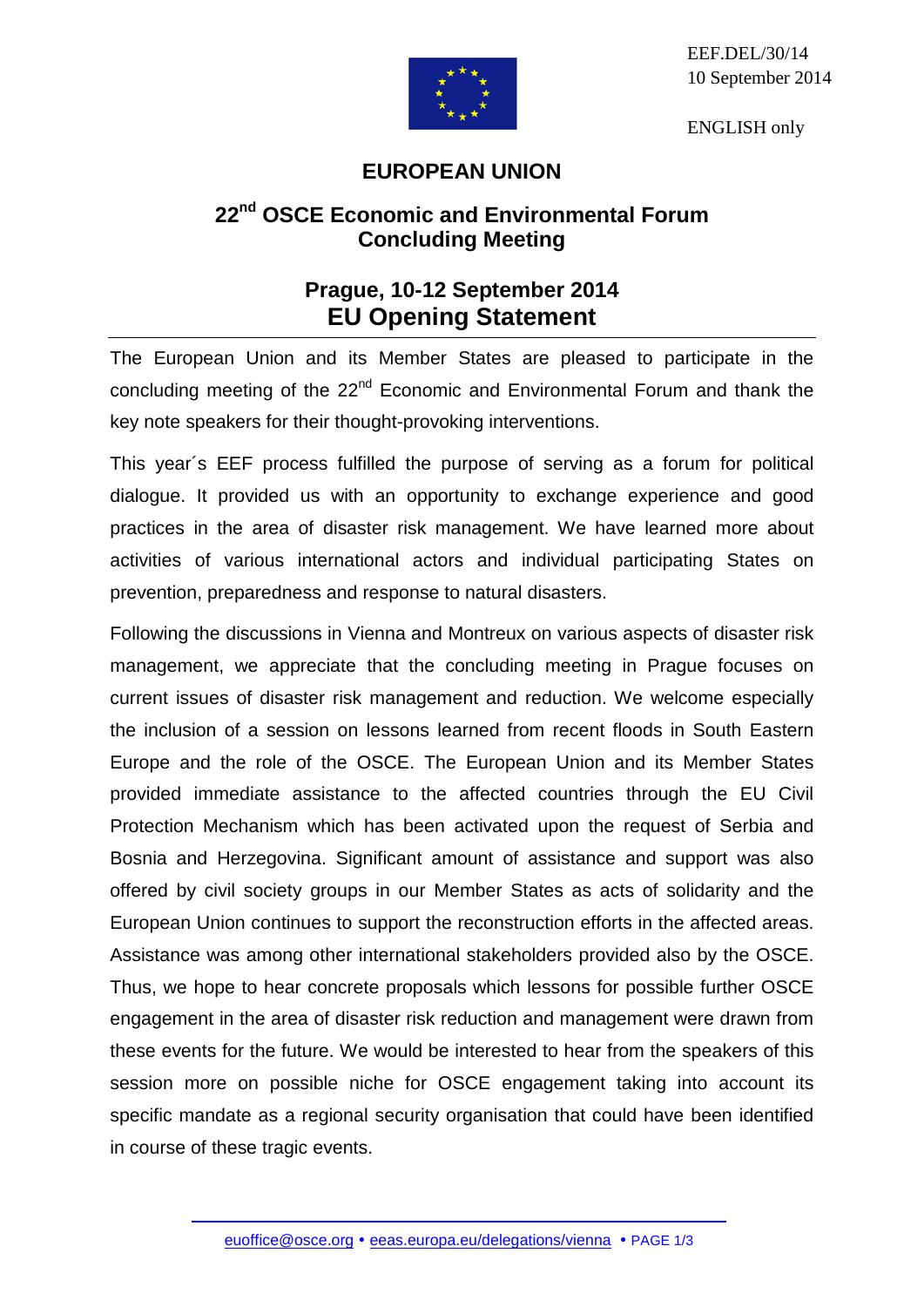Furthermore, as the Chairmanship rightly points out in its Food-for-Thought Paper, disaster risk reduction is high on the global agenda this year and will continue to be in 2015, culminating next year by the expected agreement on the post-HFA framework for disaster risk reduction in March in Sendai, Japan. The European Union and its Member States are committed to play an active and constructive role in the ongoing negotiations with a view to contribution to an ambitious outcome of the Conference, which builds on the current HFA. The European Union and its Member States will continue to be closely involved in the developments of the negotiations in the run-up to the Sendai summit on the basis of the following five key principles:

- Improving accountability, transparency and governance;
- Role of targets and indicators to measure progress and encourage implementation;
- Strengthening the contribution of disaster risk management to smart, sustainable and inclusive growth;
- Addressing vulnerabilities and needs in a comprehensive framework;
- Ensuring coherence with the international agenda, including the 2015 agreement on climate change.

We look forward to learn more about ideas how the OSCE, as a regional security organisation under Chapter VIII of the United Nations Charter, can become involved in these global discussions. We agree with the Chairmanship that the OSCE should effectively utilize its comparative advantages and its strengths in the field of disaster risk reduction while avoiding duplicating activities in areas where other and better placed institutions are already leading efforts. In this regard, we welcome the inclusion of a special session on the disaster risk reduction on the global agenda. We look forward to hear to what extent the OSCE as a security organisation could contribute to ongoing global processes taking into account the connexion between disaster risk reduction and climate change adaptation.

Environmental emergencies do not respect international borders. Cross-border cooperation is thus essential to prepare for such events and to deal with the aftermath. Targeted exchange of experience and best practices, enhancing dialogue and cooperation can furthermore contribute to building trust and confidence in the OSCE area.